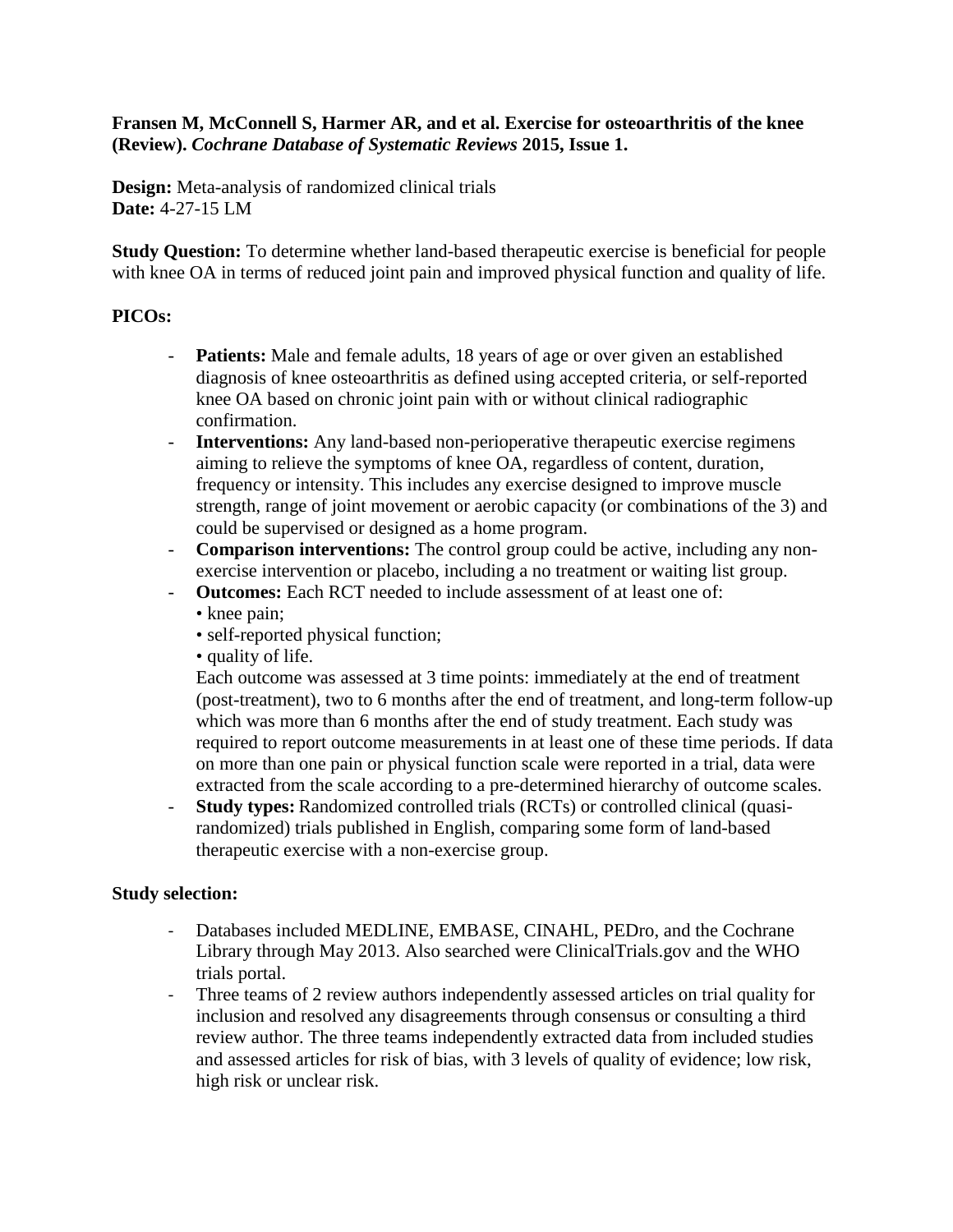- Risk of bias was assessed using the Cochrane Collaboration 'risk of bias' tool which uses the following criteria; random sequence generation, allocation concealment, blinding of participants, providers, and outcome assessors, incomplete outcome data, selective outcome reporting, and other potential sources of bias.
- If the random sequence generation, allocation concealment, and incomplete outcome data domain were adequately met in a study, the overall risk of bias was judged as low for that study.
- As the studies used a variety of continuous scales to measure pain and physical function, a unitless measure of treatment effect size was needed to allow the results of the various RCTs to be pooled. Standardized mean differences (SMD) were used to calculate treatment effect sizes from the end of treatment scores and related standard deviation (SD) scores, and to obtain a summary estimate.
- Heterogeneity in meta-analysis was assessed with the  $I^2$  statistic. Data was pooled and outcomes combined using the random-effects model for a meta-analysis. If  $I^2 > 30\%$ and  $< 60\%$ , this represented moderate heterogeneity, while  $I^2$  greater than 50% was considered as representing substantial heterogeneity.
- Subgroup analyses were planned to assess for potential small-study bias in the metaanalyses by comparing effect estimates derived from a random-effects model and a fixed-effect model. Subgroup analyses were also conducted according to treatment content and delivery mode, and number of face-to-face contacts.
- The minimal clinically important difference (MCID) for each outcome was determined to be 15 points on a 0- to 100-point pain scale, and 10 points on a 0- to 100-point function scale.
- A sensitivity analysis was planned to evaluate potential selection, attrition, and detection bias on the outcomes of pain and physical function.

# **Results:**

- Twenty-three new studies since the last update in 2008 were included in this update.
- Overall 54 studies providing data on 5362 participants for outcomes on pain and on 5222 participants for outcomes on physical function with mostly mild-to-moderate symptomatic knee OA were included.
- Five RCTs evaluated a Tai Chi based program and all the others consisted of traditional muscle strengthening, functional training, and aerobic fitness programs. Exercise regimens were individually supervised or were provided during a class.
- Most of the studies consisted of between 50 and 150 participants, but 19 (35%) studies consisted of less than 25 participants in one or both allocation groups.
- There was large variability in treatment dosage. Supervised exercise sessions ranged from 20 to 60 minutes with a total of 0 to 72 monitored sessions that continued for one to 6 months. Two studies prescribed home exercise programs for up to 2 years.
- Symptom duration varied among study participants from less than one year to longer than 10 years.
- Forty-four studies (3537 participants) provided immediate post-treatment outcomes assessments, while 12 RCTs (1468 participants) evaluated follow-up two to six months after completion of the exercise program.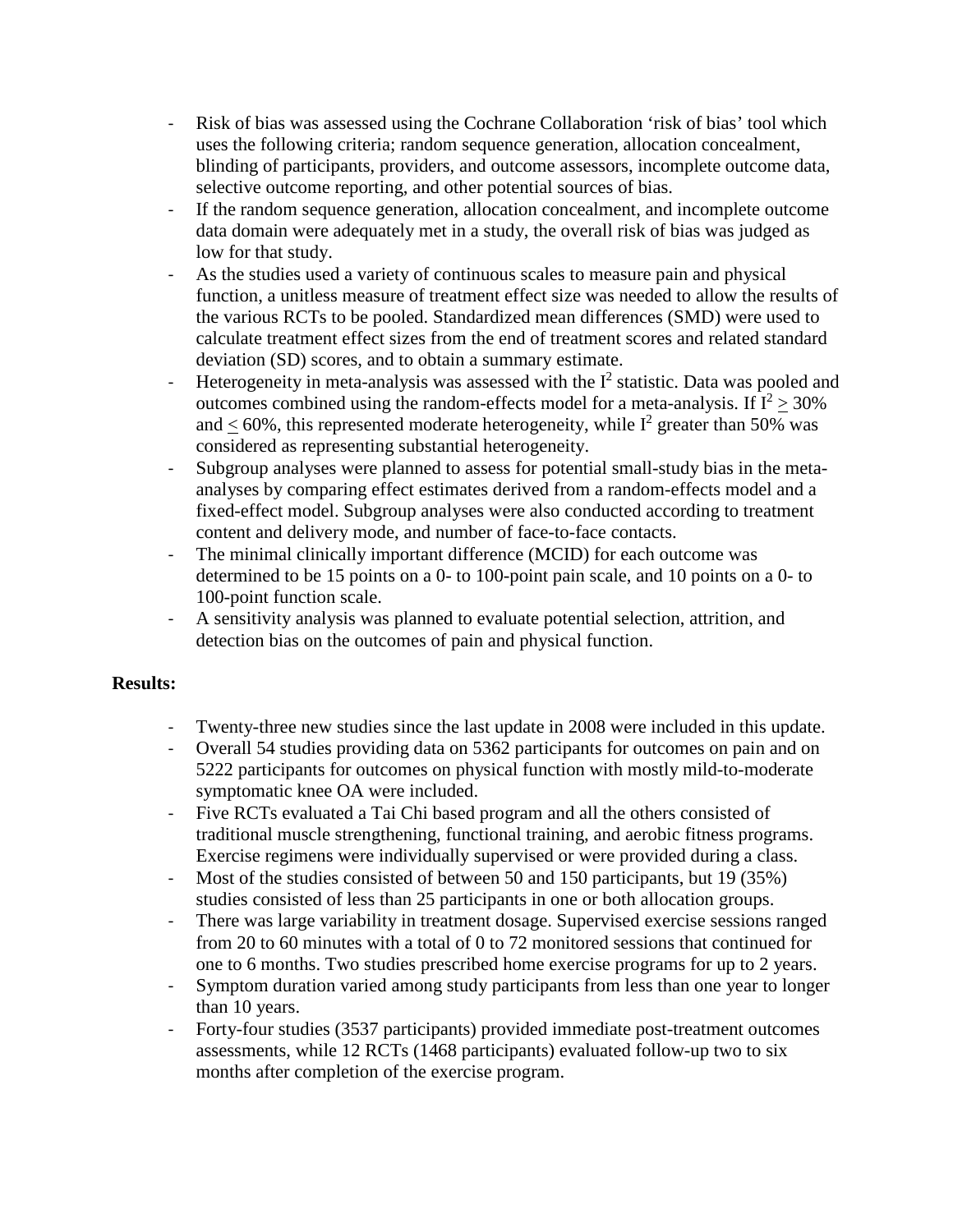- Nineteen (20%) of the included RCTs were assessed as 'low risk of bias' reporting adequate sequence generation and allocation concealment. Four of the 54 included RCTs were able to blind participants to treatment allocation. Just over half (57%) of the 54 included RCTs reported blinding of the outcomes assessor to group allocation. Studies were largely free from selection bias, but results may be vulnerable to performance and detection bias, since outcomes were participant self-reported.
- High-quality evidence from 44 trials (3537 participants) showed that exercise reduced pain (standardized mean difference (SMD) -0.49, 95% confidence interval (CI) -0.39 to -0.59) immediately after treatment. The mean pain after treatment in the control group was 44 points, and 32 points in the exercise group on a 100 point pain scale. (0 indicated no pain). Exercise significantly reduced pain by an equivalent of 12 points (95% CI 10 to 15 points). This equates to a 27% relative improvement. This statistically significant effect size would be considered moderate. Between-study heterogeneity was moderate ( $I^2 = 47\%$ ). These effect sizes are statistically significant. The MCID of 15 points for pain is not attained, but the confidence intervals do include the MCID, so the effect may reach clinical relevance.
- Moderate-quality evidence from 44 trials (3913 participants) showed that exercise improved physical function (SMD -0.52, 95% CI -0.39 to -0.64) immediately after treatment. Physical function was estimated at 38 points on a 0 to 100-point scale (0 indicated no loss of physical function) in the control group and 28 points in the exercise group. Exercise significantly improved physical function by an equivalent of 10 points (95% CI 8 to 13 points). This equates to a 26% relative improvement. This statistically significant effect size would be considered moderate and clinically important. Between-study heterogeneity was substantial  $(I^2 = 68\%)$ .
- High-quality evidence from 13 studies (1073 participants) revealed that exercise improved quality of life (SMD 0.28, 95% CI 0.15 to 0.40) immediately after treatment. Quality of life was estimated at 43 points on a 0 to 100-point scale (100 indicated best quality of life) in the control group and 47 points in the exercise group. Exercise improved quality of life by an equivalent of 4 points (95% CI 2 to 5 points). This equates to a 9% relative improvement. This statistically significant effect size would be considered small. Between-study heterogeneity was negligible  $(I^2 = 0\%)$ .
- The reduction in pain and improvement in physical function was sustained at least two to six months after ceasing monitored treatment. There was evidence from 12 studies (1468 participants) for knee pain and 10 studies (1279 participants) for physical function that showed that exercise does have a statistically significant beneficial effect for patient pain reduction 2 to 6 months after treatment (SMD -0.24, 95% CI -0.35 to -0.14) with an equivalent reduction of 6 (3 to 9) points on 0 to 100 point scale, and of physical function (SMD -0.15 95% CI -0.26 to -0.04), with an equivalent improvement of 3 (1 to 5) points on 0 to 100-point scale. These effect sizes would be considered small to very small. Even though these effect sizes are statistically significant, they are clinically unimportant.
- Marked variability was noted across included studies among participants recruited, symptom duration, exercise interventions assessed and important aspects of study methodology.
- Individually delivered exercise programs tended to result in greater reductions in pain and improvements in physical function, compared to class-based exercise programs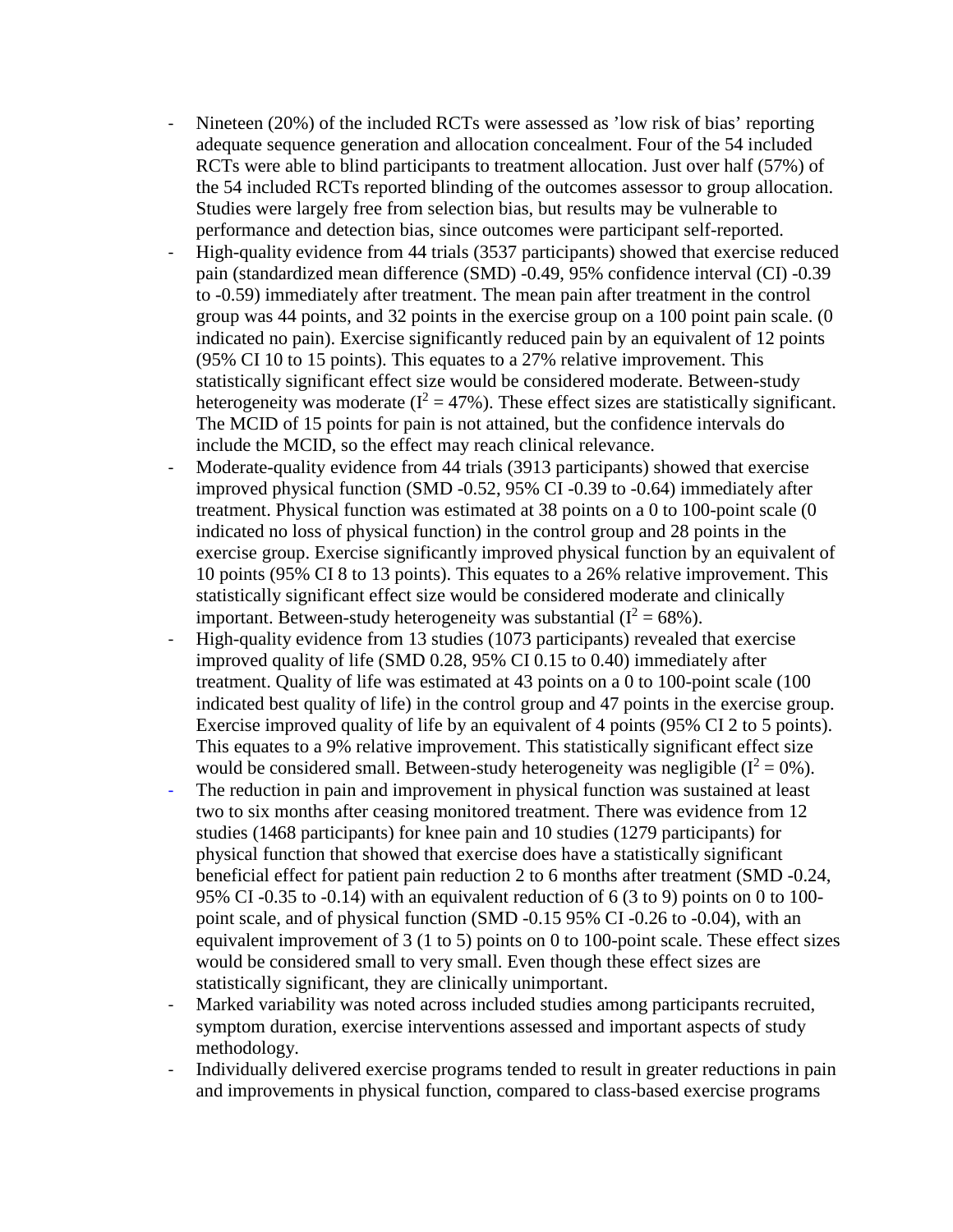or home-based programmes, but between-study heterogeneity was marked within the individually provided treatment delivery subgroup analysis.

- Most of the studies provided no precise information on side effects or adverse effects of exercise. Eight studies reported increased knee or low back pain attributed to the exercise program, and all identified studies reported no injuries.

### **Authors' conclusions:**

- The overall results of the meta-analysis (high-level evidence) suggest that land-based exercise is beneficial in the short-term at the completion of a supervised exercise program for reducing pain, and improving quality of life, and improving physical function (moderate quality evidence) and that these benefits are sustained for at least another two to six months among people with symptomatic knee OA.
- The magnitude of the treatment effect would be considered moderate (immediate) to small (two to six months) but comparable with estimates reported for non-steroidal anti-inflammatory drugs and could be considered clinically important for a low risk intervention such as exercise. Confidence intervals around demonstrated pooled results for pain reduction and improvement in physical function do not exclude a minimal clinically important treatment effect.
- Since the participants in most trials were aware of their treatment, this may have contributed to their improvement in pain and function. Despite the lack of blinding, studies were not downgraded on the quality of evidence for risk of performance or detection bias.
- Healthcare professionals and people with knee OA can be reassured that any type of exercise program that is done regularly and is closely monitored by healthcare professionals can improve pain and physical function related to knee OA in the short term. This allows a great deal of choice, ranging from individual physiotherapy-led sessions and exercise classes to home-based programs.
- Exercise programs that were individually administered appeared to be associated with greater improvements in knee pain and physical function.
- Further research in this area is unlikely to change the findings of this review. Future research should include developing multi-armed placebo-controlled randomized clinical trials to help provide evidence of optimal exercise content and dosage. In addition, future research should assess the long-term effectiveness of exercise for people with knee OA in terms of structural disease progression.

# **Comments:**

Updated results of this meta-analysis concur with previously identified benefits of exercise for pain and physical function among people with knee OA. However, effect sizes are greater than those reported in the previous Cochrane review (Fransen, 2008) (SMD 0.40, 95% CI 0.30 to 0.50 for pain; SMD 0.37, 95% CI 0.25 to 0.49 for physical function). The larger effects identified in this review are likely due to separation of findings into those noted immediately post treatment and those reported at a follow-up time point. This suggests that the larger effects are a reflection of superior beneficial results immediately following treatment.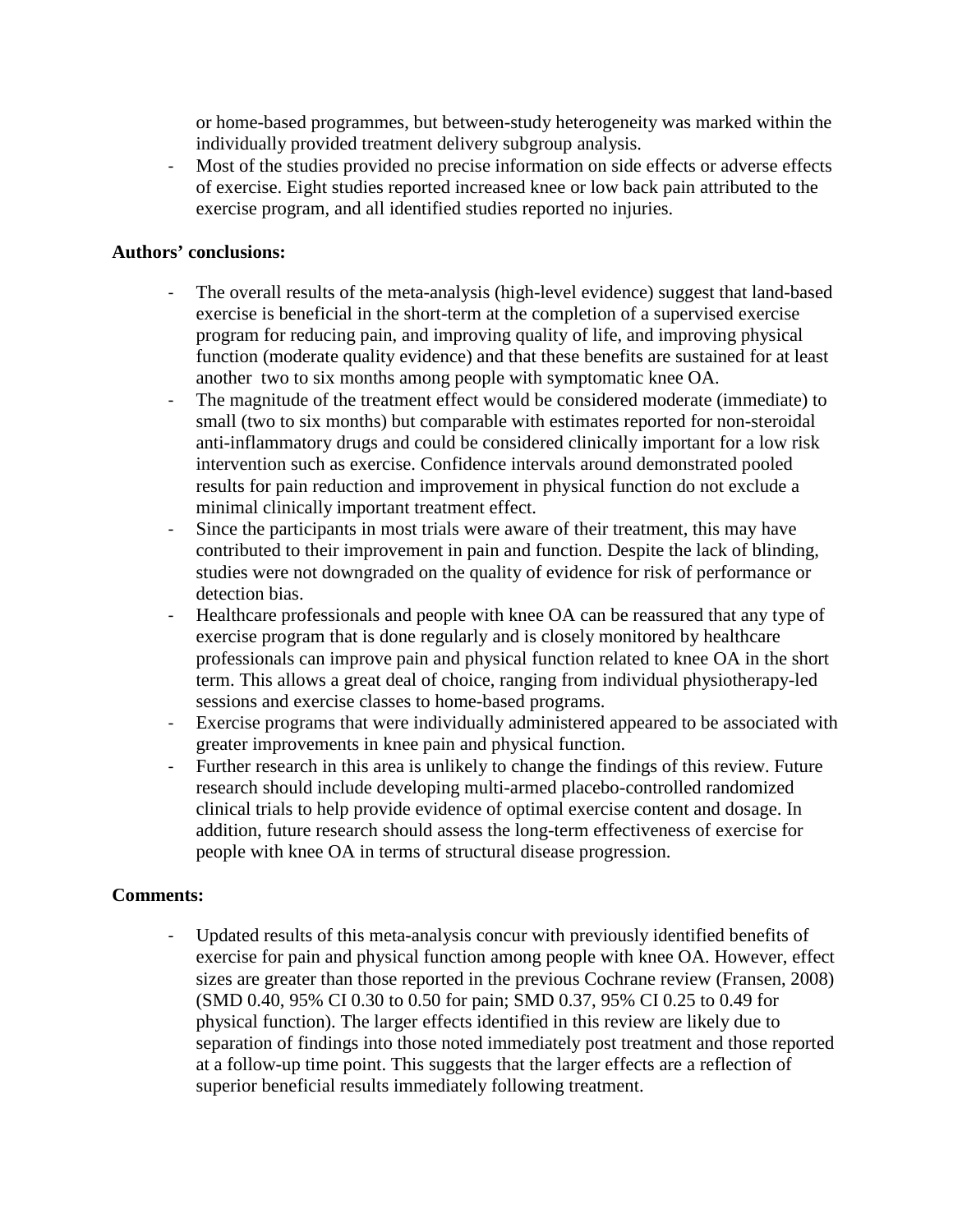- The minimal clinically important difference (MCID) for each outcome for this metaanalysis was determined to be 15 points for pain, and 10 points for function. This meta-analysis did display statistically significant results for both pain and function, but did not attain clinically important results for pain. The difference in pain reduction and functional improvement was only 12 and 10 points, respectively, for immediate effects. However, these small clinically insignificant benefits seen here still could be considered a clinically important benefit for a low risk intervention such as exercise. Even though exercise reduced pain by only 12 points post-treatment (95% CI 10 to 15), the confidence intervals encompass the clinically important difference of 15 points, indicating a very small, but clinically important treatment effect.
- If the meta-analysis result for immediate post-treatment pain is restricted to the 14 studies (1458 participants) that had a low risk of selection and attrition bias, exercise still demonstrated significant benefit (SMD 0.47, 95% CI 0.36 to 0.59) of moderate size, equivalent to 11 (95% CI 9 to 15) points on a 0 to100-point scale. Similar results were found for physical function when restricted to the 14 studies (1456 participants) having a low risk of bias (SMD 0.45, 95% CI 0.28 to 0.63) which is equivalent to 9  $(95\% \text{ CI } 6 \text{ to } 13) \text{ points on a 0 to } 100 \text{-point scale.}$
- The results of this review suggest that although the pain-relieving benefit of exercise is not maintained six or more months after treatment, improvements in physical function are better sustained.
- The sub-group analyses for various exercise programs did not result in any statistically significant differences between programs, but some interesting findings were revealed. For both pain and physical function, exercise programs involving Tai Chi, coordination, stretching or balancing exercises seemed to be less effective than strengthening and aerobic exercise. This may reflect the limited focus of these exercise programs on specific muscle groups, or it may reflect lower exercise intensity. For physical function in particular, exercise involving quadriceps strengthening alone (10 studies) was the most beneficial, yielding a large effect size (SMD 0.74, 95% CI 0.41 to 1.07). Medium effects on physical function were identified for exercise programs that employed general lower limb strengthening (SMD 0.54, 95% CI 0.26 to 0.83) and strengthening combined with aerobic exercise (SMD 0.52, 95% CI 0.36 to 0.67). Smaller benefits were detected for walking exercise programs.
- Differences between the various forms of exercise delivery were not statistically significant even though the effect size for pain for closely supervised individual treatments (SMD 0.76) was large. Home programs (SMD 0.38) and class-based programs (SMD 0.42) demonstrated effect sizes for pain that were much smaller.
- The effect size for both pain and physical function was influenced by the number of face-to-face contacts with the healthcare professional supervising the exercise program. The difference between fewer than 12 contacts and 12 or more contacts failed to reach statistical significance. This is likely due to considerable between study heterogeneity. These results suggest that most people with knee OA need some form of ongoing monitoring or supervision to optimize clinical benefits of exercise treatment.